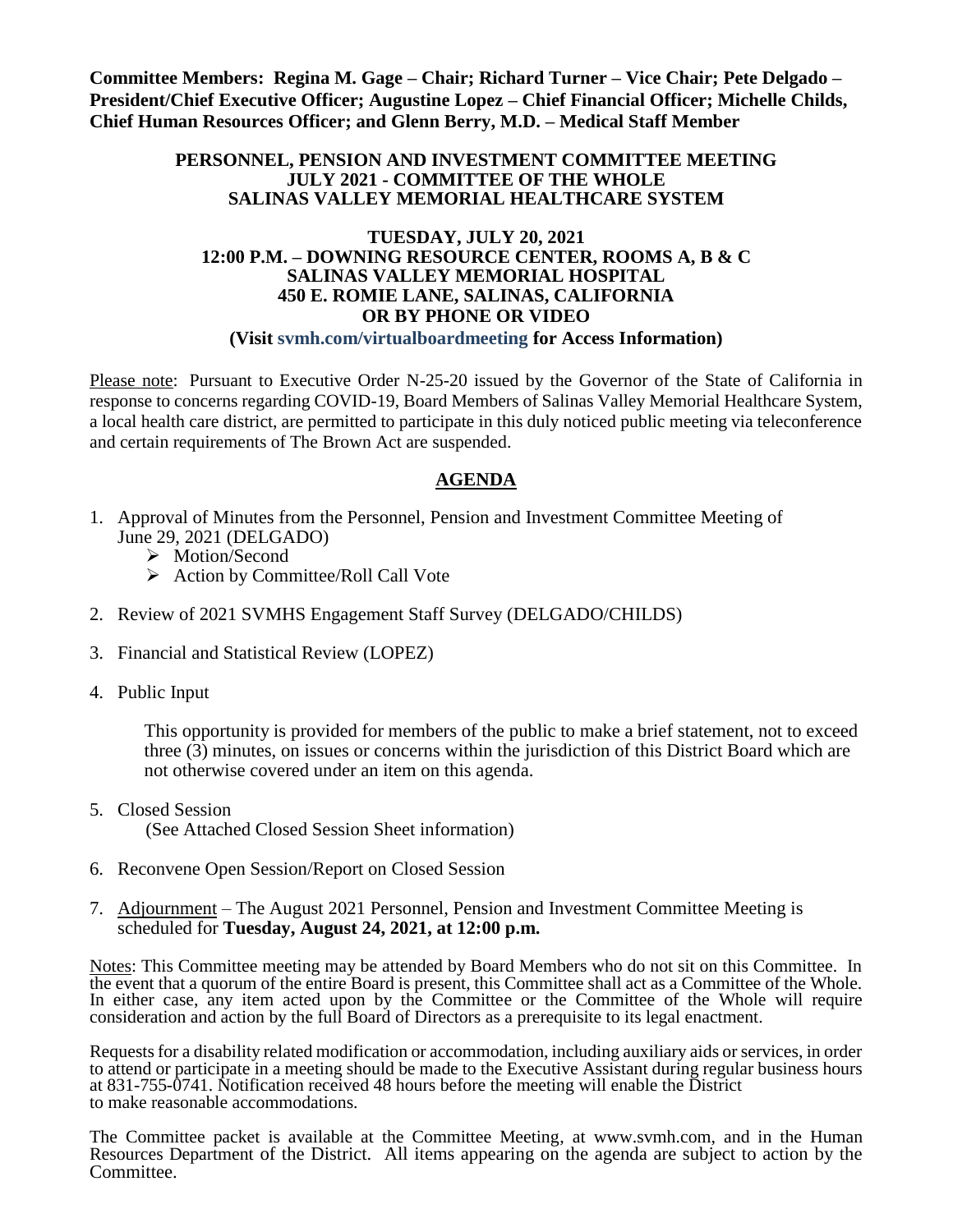#### **PERSONNEL, PENSION AND INVESTMENT COMMITTEE MEETING OF THE BOARD OF DIRECTORS – COMMITTEE OF THE WHOLE AGENDA FOR CLOSED SESSION**

Pursuant to California Government Code Section 54954.2 and 54954.5, the board agenda may describe closed session agenda items as provided below. No legislative body or elected official shall be in violation of Section 54954.2 or 54956 if the closed session items are described in substantial compliance with Section 54954.5 of the Government Code.

# **CLOSED SESSION AGENDA ITEMS**

#### **[ ] LICENSE/PERMIT DETERMINATION** (Government Code §54956.7)

**Applicant(s)**: (Specify number of applicants)

### **[ ] CONFERENCE WITH REAL PROPERTY NEGOTIATORS** (Government Code §54956.8)

**Property:** (Specify street address, or if no street address, the parcel number or other unique reference, of the real property under negotiation):

**Agency negotiator:** (Specify names of negotiators attending the closed session):

**Negotiating parties**: (Specify name of party (not agent):

**Under negotiation:** (Specify whether instruction to negotiator will concern price, terms of payment, or both):

## **[ ] CONFERENCE WITH LEGAL COUNSEL-EXISTING LITIGATION** (Government Code §54956.9(d)(1))

**Name of case:** (Specify by reference to claimant's name, names of parties, case or claim numbers): , or

**Case name unspecified:** (Specify whether disclosure would jeopardize service of process or existing settlement negotiations):

## **[ ] CONFERENCE WITH LEGAL COUNSEL-ANTICIPATED LITIGATION** (Government Code §54956.9)

Significant exposure to litigation pursuant to Section 54956.9(d)(2) or (3) (Number of potential cases):

Additional information required pursuant to Section 54956.9(e):

Initiation of litigation pursuant to Section 54956.9(d)(4) (Number of potential cases):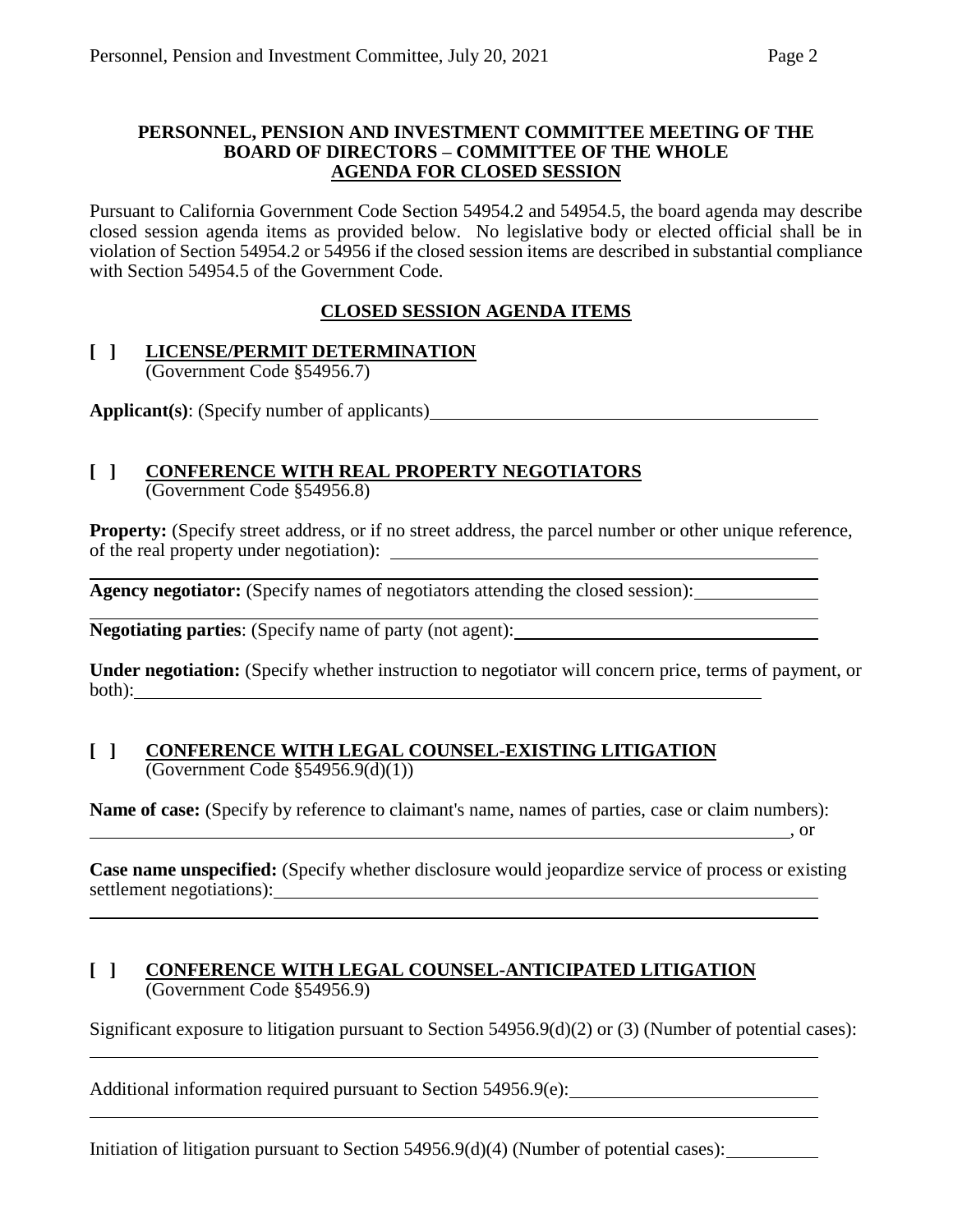## **[ ] LIABILITY CLAIMS**

(Government Code §54956.95)

**Claimant:** (Specify name unless unspecified pursuant to Section 54961):

**Agency claimed against**: (Specify name):

### **[ ] THREAT TO PUBLIC SERVICES OR FACILITIES** (Government Code §54957)

**Consultation with**: (Specify name of law enforcement agency and title of officer):

### **[ ] PUBLIC EMPLOYEE APPOINTMENT** (Government Code §54957)

**Title**: (Specify description of position to be filled):

# **[ ] PUBLIC EMPLOYMENT**

(Government Code §54957)

**Title:** 

## **[ ] PUBLIC EMPLOYEE PERFORMANCE EVALUATION** (Government Code §54957)

**Title:** (Specify position title of employee being reviewed):

## **[ ] PUBLIC EMPLOYEE DISCIPLINE/DISMISSAL/RELEASE** (Government Code §54957)

(No additional information is required in connection with a closed session to consider discipline, dismissal, or release of a public employee. Discipline includes potential reduction of compensation.)

# **[ X ] CONFERENCE WITH LABOR NEGOTIATOR**

(Government Code §54957.6)

**Agency designated representative:** (Specify name of designated representatives attending the closed session): Pete Delgado

**Employee organization**: (Specify name of organization representing employee or employees in question): National Union of Healthcare Workers, ESC Local 20 , or

**Unrepresented employee**: (Specify position title of unrepresented employee who is the subject of the negotiations):